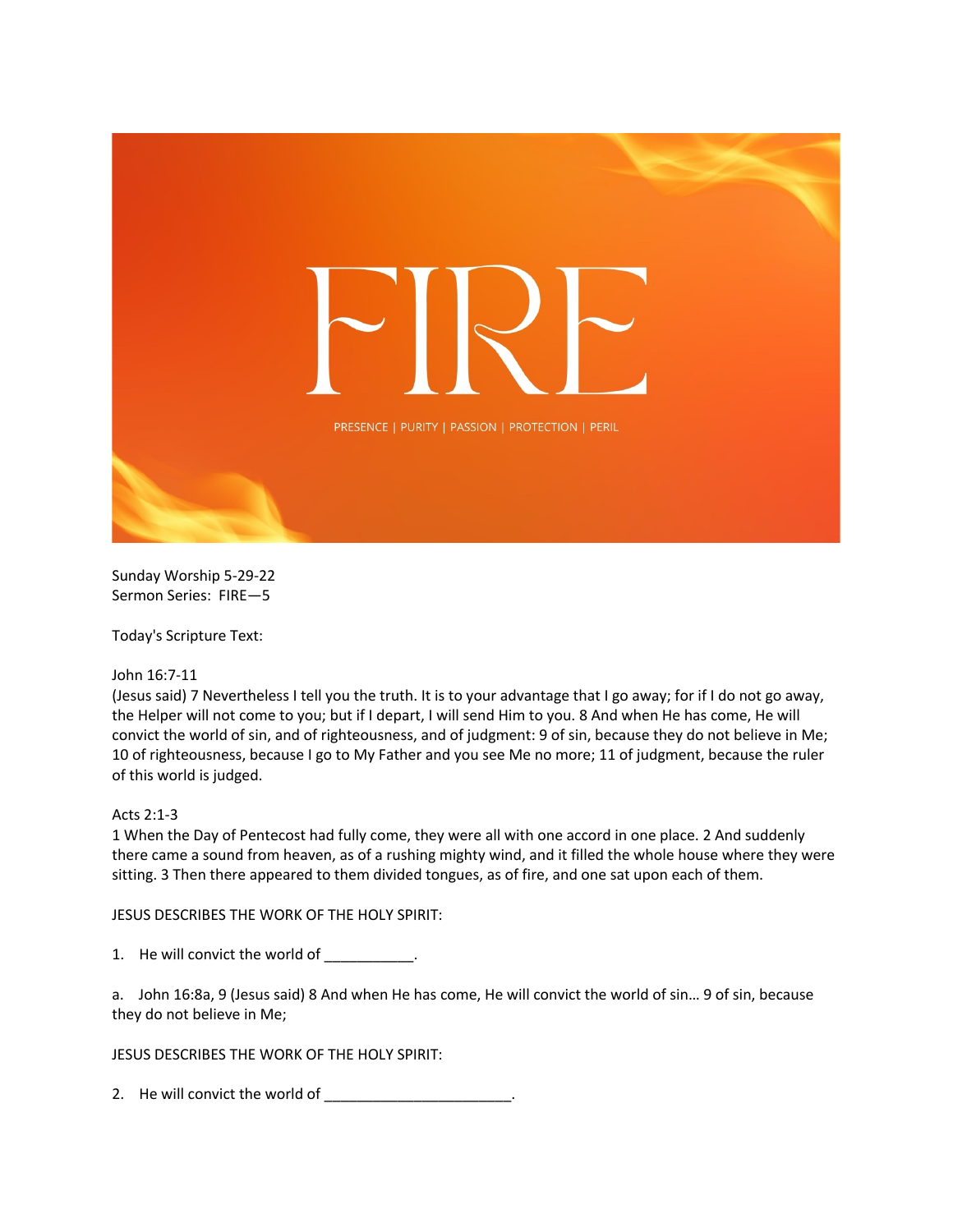- a. John 16:10 of righteousness, because I go to My Father and you see Me no more;
- b. 1 Timothy 2:5 For there is one God and one mediator between God and mankind, the man Christ Jesus,

JESUS DESCRIBES THE WORK OF THE HOLY SPIRIT:

3. He will convict the world of  $\frac{1}{2}$  =  $\frac{1}{2}$ 

a. John 16:11 of judgment, because the ruler of this world is judged.

b. John 12:31-32 (Jesus said) Now is the time for judgment on this world; now the prince of this world will be driven out. 32 And I, when I am lifted up from the earth, will draw all people to myself."

c. Hebrews 2:14b-15 …That by His death He might break the power of him who holds the power of death that is, the devil"—and free those who all their lives were held in slavery by their fear of death.

To sum this section:

The Holy Spirit convicts us of the sin of unbelief. The Holy Spirit convicts us of the sin of immorality. The Holy Spirit convicts us of the sin of rebellion.

JESUS GIVES INSTRUCTIONS TO TARRY FOR THE PROMISE:

Luke 24:49 (Jesus said) Behold, I send the Promise of My Father upon you; but tarry in the city of Jerusalem until you are endued with power from on high."

To tarry is a time of \_\_\_\_\_\_\_\_\_\_\_\_\_\_\_\_\_\_\_\_.

Surrender comes before receiving \_\_\_\_\_\_\_\_\_\_\_\_\_\_\_.

Power comes when surrender is \_\_\_\_\_\_\_\_\_\_\_\_\_\_\_\_\_\_.

JESUS SENDS THE FIRE OF GOD AS YOU YIELD IN FULL SURRENDER:

Acts 2:1-3

1 When the Day of Pentecost had fully come, they were all with one accord in one place. 2 And suddenly there came a sound from heaven, as of a rushing mighty wind, and it filled the whole house where they were sitting. 3 Then there appeared to them divided tongues, as of fire, and one sat upon each of them.

1. The fire of God brings His \_\_\_\_\_\_\_\_\_\_\_\_\_\_\_\_\_\_\_.

a. Exodus 3:10 (Burning bush) Now go, for I am sending you to Pharaoh. You must lead my people Israel out of Egypt."

b. Philippians 2:13 For God is working in you, giving you the desire and the power to do what pleases Him.

JESUS SENDS THE FIRE OF GOD AS YOU YIELD IN FULL SURRENDER:

2. The fire of God brings His \_\_\_\_\_\_\_\_\_\_\_\_\_\_\_\_\_\_\_\_.